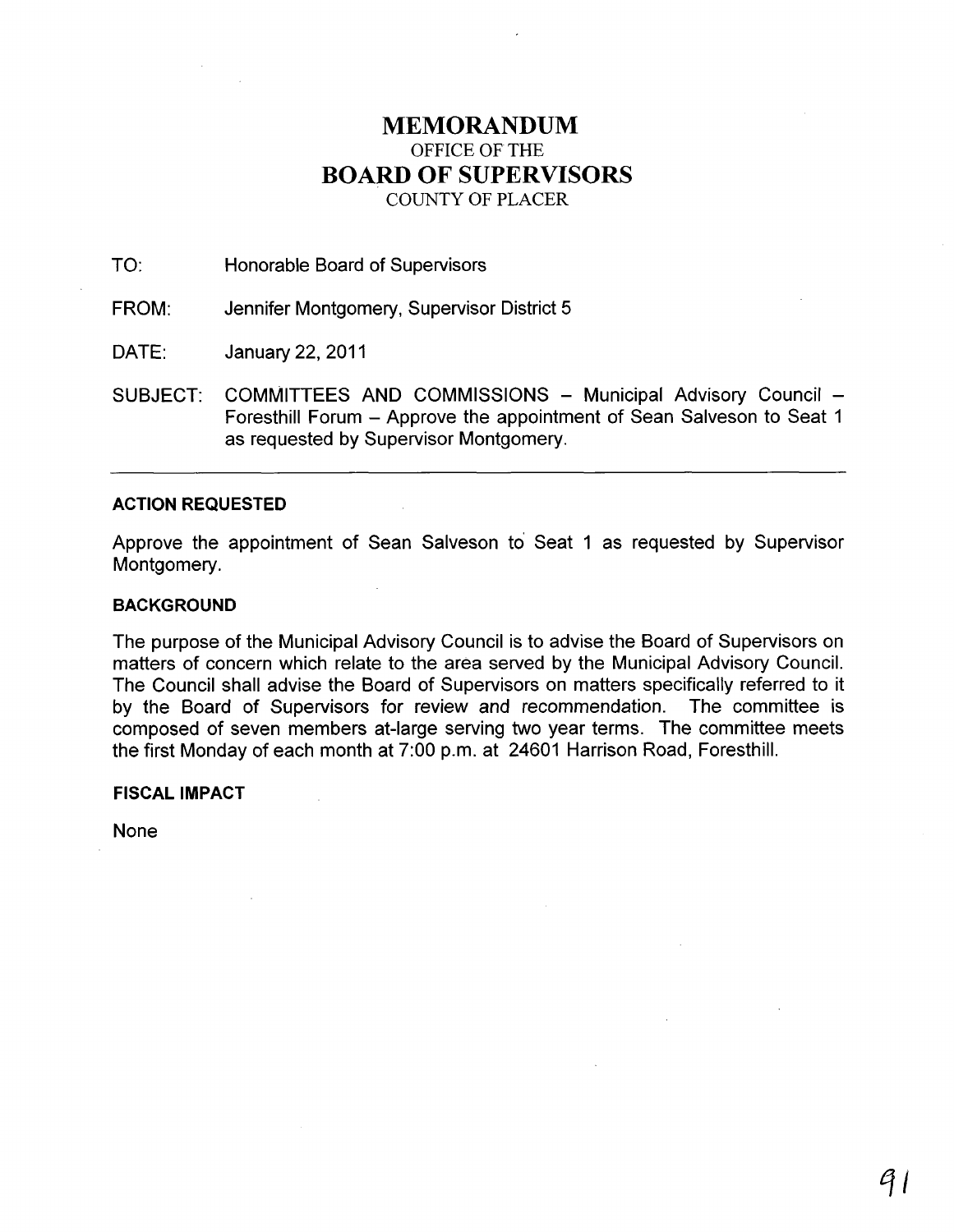

# **PLACER COUNTY BOARD OF SUPERVISORS**

# **APPLICATION FOR MEMBERSHIP ON ADVISORY BOARD OR COMMISSION**

**FOLLOWING IS EDERIC IN ELECTION** 

APPLICATION FOR MEMBERSHIP ON: Foresthill Forum

(NAME OF BOARD, COMMISSION, OR COMMITTEE)

IF THIS BOARD/COMMISSION/COMMITTEE CALLS FOR A SPECIFIC TYPE MEMBER, PLEASE INDICATE THE POSITION FOR WHICH YOU ARE APPLYING:

NAME: Sean Salveson

SUPERVISORIAL DISTRICT IN WHICH YOU RESIDE: Montgomery

TIMES YOU ARE AVAILABLE FOR MEETINGS:

DAYS: M-F

**TIMES evenings** 

EMPLOYMENT EXPERIENCE/PROFESSION (A RESUME MAY BE ATTACHED): Owner, Golden State Electrical Contractors, Inc.

ORGANIZATION/COMMUNITY EXPERIENCE: President, Foresthill Divide Chamber of Commerce

**EDUCATIONAL EXPERIENCE: None** 

## APPLICATIONS WILL BE RETAINED FOR TWO YEARS

APPLICATION MUST BE FILED WITH THE CLERK OF THE BOARD OF SUPERVISORS 175 FULWEILER AVENUE, ROOM 101, AUBURN, CALIFORNIA 95603

DATE: 12/21/10

SIGNATURE -